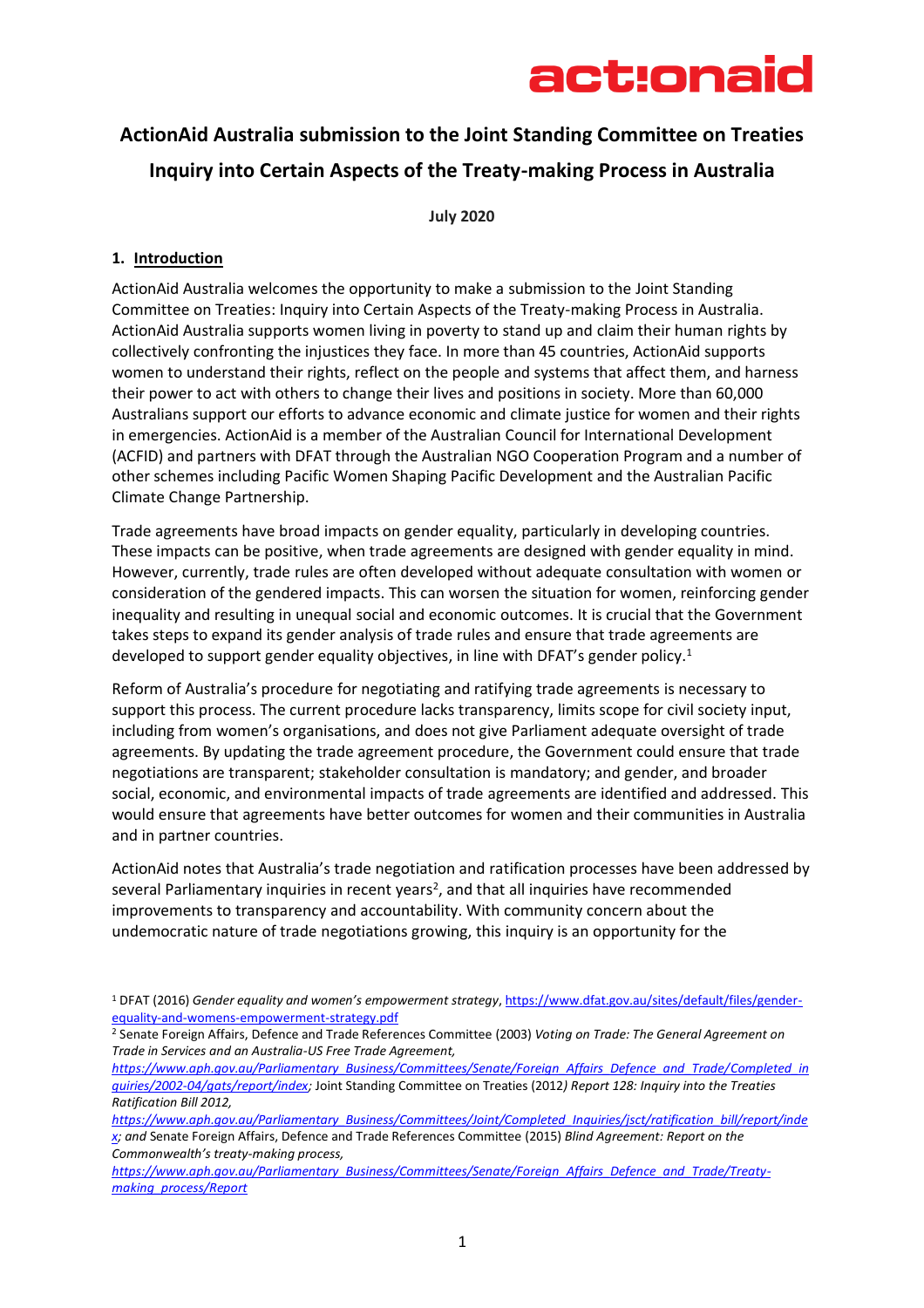Government to rebuild public trust in trade agreements by taking action to enhance transparency and democratic accountability at all stages of the negotiation and ratification process.

ActionAid Australia supports and reiterates the recommendations of the Australian Fair Trade and Investment Network (AFTINET) submission to this inquiry as a member of the network.

| <b>Recommendations</b>          |                                                                                                                                                                                                                                                                                                                                                                                                                                                                                                                                                                                                                                                                                                                                                                                              |
|---------------------------------|----------------------------------------------------------------------------------------------------------------------------------------------------------------------------------------------------------------------------------------------------------------------------------------------------------------------------------------------------------------------------------------------------------------------------------------------------------------------------------------------------------------------------------------------------------------------------------------------------------------------------------------------------------------------------------------------------------------------------------------------------------------------------------------------|
| <b>Transparency</b>             | <b>Recommendation 1:</b> The government should update its procedure<br>for the negotiation and ratification of trade agreements to ensure<br>that:<br>Australia's negotiation positions are published;<br>ĺ.<br>ii.<br>Negotiating texts are published throughout trade<br>negotiations; and<br>iii.<br>The final text of agreements is published before each<br>agreement is signed.                                                                                                                                                                                                                                                                                                                                                                                                        |
| <b>Stakeholder consultation</b> | <b>Recommendation 2:</b> The Government should facilitate mandatory<br>public consultations prior to the commencement of trade<br>negotiations and regular consultations throughout trade<br>negotiations. The Government should use these consultations to<br>show leadership in women's rights by providing opportunities for<br>input from women's rights organisations and other civil society<br>groups in partner countries.<br><b>Recommendation 3:</b> The Government should publish consultation<br>reports prior to initiating trade negotiations; and as consultations<br>are conducted throughout trade negotiations. Reports should detail<br>how evidence is taken into consideration in trade negotiations.<br>Recommendation 4: The Government should increase civil society |
|                                 | representation on the Ministerial Advisory Committee for Free Trade<br>Agreements, including reserving space for gender expertise.                                                                                                                                                                                                                                                                                                                                                                                                                                                                                                                                                                                                                                                           |
| <b>Impact assessments</b>       | <b>Recommendation 5:</b> The Government should commit to complete<br>independent ex ante and ex post gender impact assessments (GIAs),<br>along with broader social, economic and environmental impact<br>assessments, for all trade agreements in order to identify and<br>respond to any potential negative impacts on women's rights and<br>gender equality.                                                                                                                                                                                                                                                                                                                                                                                                                              |
|                                 | i.<br>GIAs should be conducted prior to the commencement of<br>trade negotiations in order to inform the scope of<br>negotiations. A second impact assessment should be<br>completed before trade agreements are signed in order to<br>identify any likely impacts and to provide opportunities for<br>renegotiation. Ex post assessments should be conducted<br>once a deal is implemented so that actual impacts can be<br>identified and redressed.                                                                                                                                                                                                                                                                                                                                       |
|                                 | ii.<br>GIA findings must be taken into account and trade<br>provisions that are found to negatively impact women must<br>be mitigated or removed from the agreement.                                                                                                                                                                                                                                                                                                                                                                                                                                                                                                                                                                                                                         |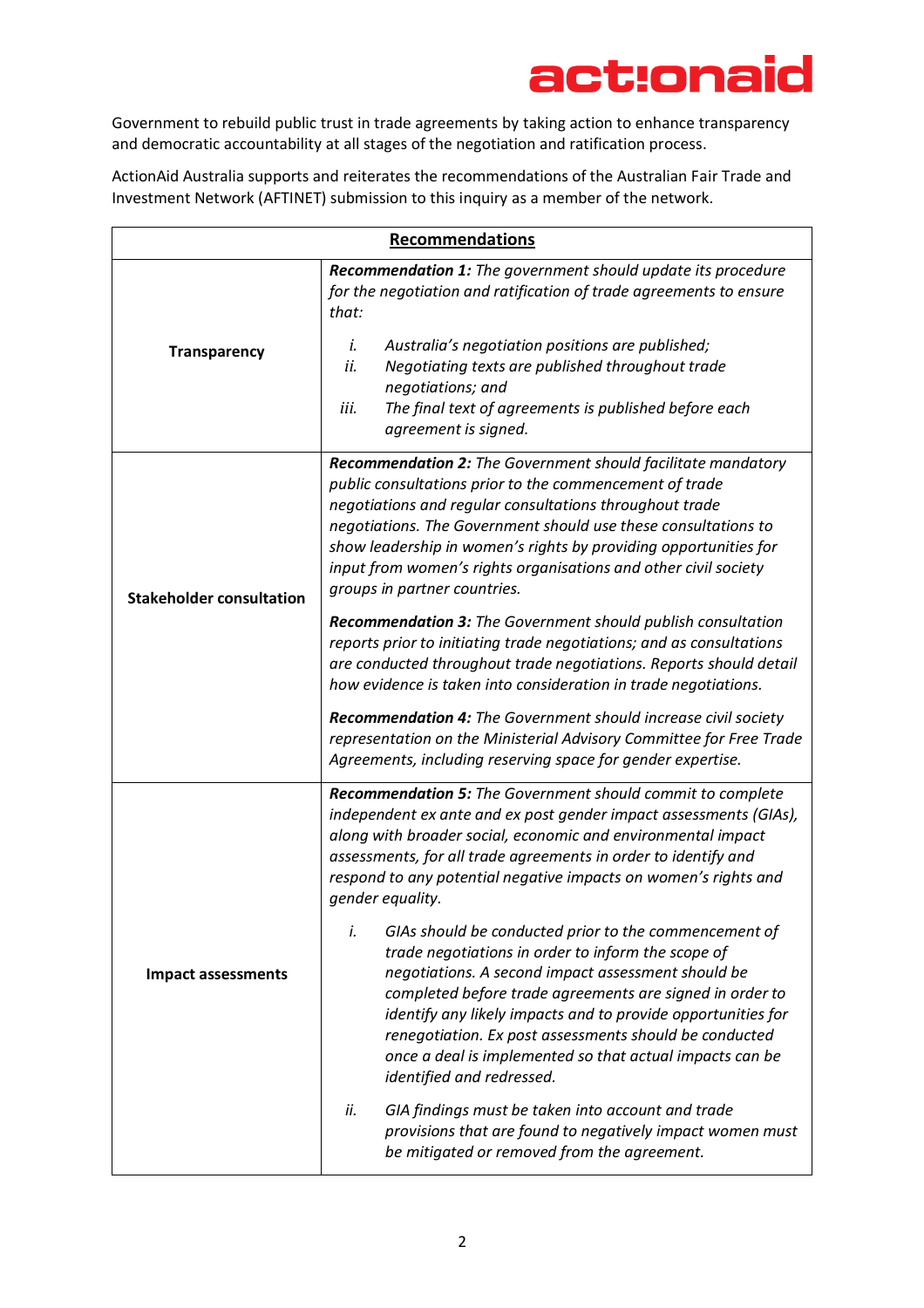| Parliamentary oversight | <b>Recommendation 6:</b> Prior to commencing trade negotiations, the<br>Government should table in Parliament a document setting out its<br>priorities and objectives, along with ex ante social and<br>environmental impact assessments, including specific gender impact<br>assessments.                                               |
|-------------------------|------------------------------------------------------------------------------------------------------------------------------------------------------------------------------------------------------------------------------------------------------------------------------------------------------------------------------------------|
|                         | Recommendation 7: JSCOT should be mandated to review all trade<br>agreement texts, along with gender and other social, economic and<br>environmental impact assessments, before the agreements are<br>signed and to make recommendations to Parliament. A separate<br>sub-committee of JSCOT could be established to enable this review. |
|                         | <b>Recommendation 8:</b> The categorisation of trade agreements should<br>not be changed in a way that would reduce scrutiny of trade<br>agreements.                                                                                                                                                                                     |
|                         | <b>Recommendation 9:</b> Trade agreements should be subject to<br>Parliamentary debate, and Parliament should have the rights to<br>vote on the whole agreement, not just the implementing legislation.                                                                                                                                  |

### **2. Trade policy and women's rights**

Evidence shows that women in all countries across the world, and particularly women in developing countries, continue to experience significant social and economic disadvantage. Gender discrimination in access to resources means that women are more likely to experience poverty and financial insecurity, due to their concentration in precarious, casual and low-paid employment and their disproportionate burden of unpaid domestic and care work. In order to address these imbalances, gender biases in the economy must be identified and economic policy, including trade policy, designed to redress these biases and contribute towards gender equality goals and obligations. Yet, this analysis is often missing from trade policy and assessment of trading partners, with negotiators working from the flawed assumption that trade rules will stimulate economic growth and that this will automatically benefit women.<sup>3</sup> The emergence of COVID-19 has reinforced these concerns. The crisis has exposed serious weaknesses in the global trade system, with up to one billion women workers left jobless with no minimum conditions or social protection.<sup>4</sup> It has highlighted the need for trade rules to be reoriented around decent work conditions, human rights, gender equality and environment sustainability.

Well-designed trade rules can, of course, play an important role in supporting gender equality and women's rights. However, when trade rules are gender blind and trade liberalisation is approached as a goal in itself, women can face inadvertent consequences as discriminatory economic structures are reinforced and deepened. Women are particularly impacted where trade rules stifle workers' rights, disadvantage small-scale farmers, facilitate the privatisation of public services and reduce access to affordable medicines. These rules can exacerbate gender inequities within the economy, limiting women's access to decent and dignified work, increasing the burden of unpaid domestic and care work and deepening women's poverty. Women in developing countries also bear the negative impacts of liberalising trade tariffs, which reduces a vital source of funding for essential public services, that women disproportionately rely on, as well as for specific initiatives designed to redress

<sup>3</sup> WTO (2017) *Gender aware trade policy: A springboard for women's economic empowerment,* 

[https://www.wto.org/english/tratop\\_e/devel\\_e/a4t\\_e/gr17\\_e/genderbrochuregr17\\_e.pdf](https://www.wto.org/english/tratop_e/devel_e/a4t_e/gr17_e/genderbrochuregr17_e.pdf) 

4 ILO estimate: 1.6bn informal workers face destitution by year end and another 300 million formal jobs will be lost by the end of the year. Women comprise 60% of the informal sector globally so we can estimate that almost a billion low-paid women workers face destitution.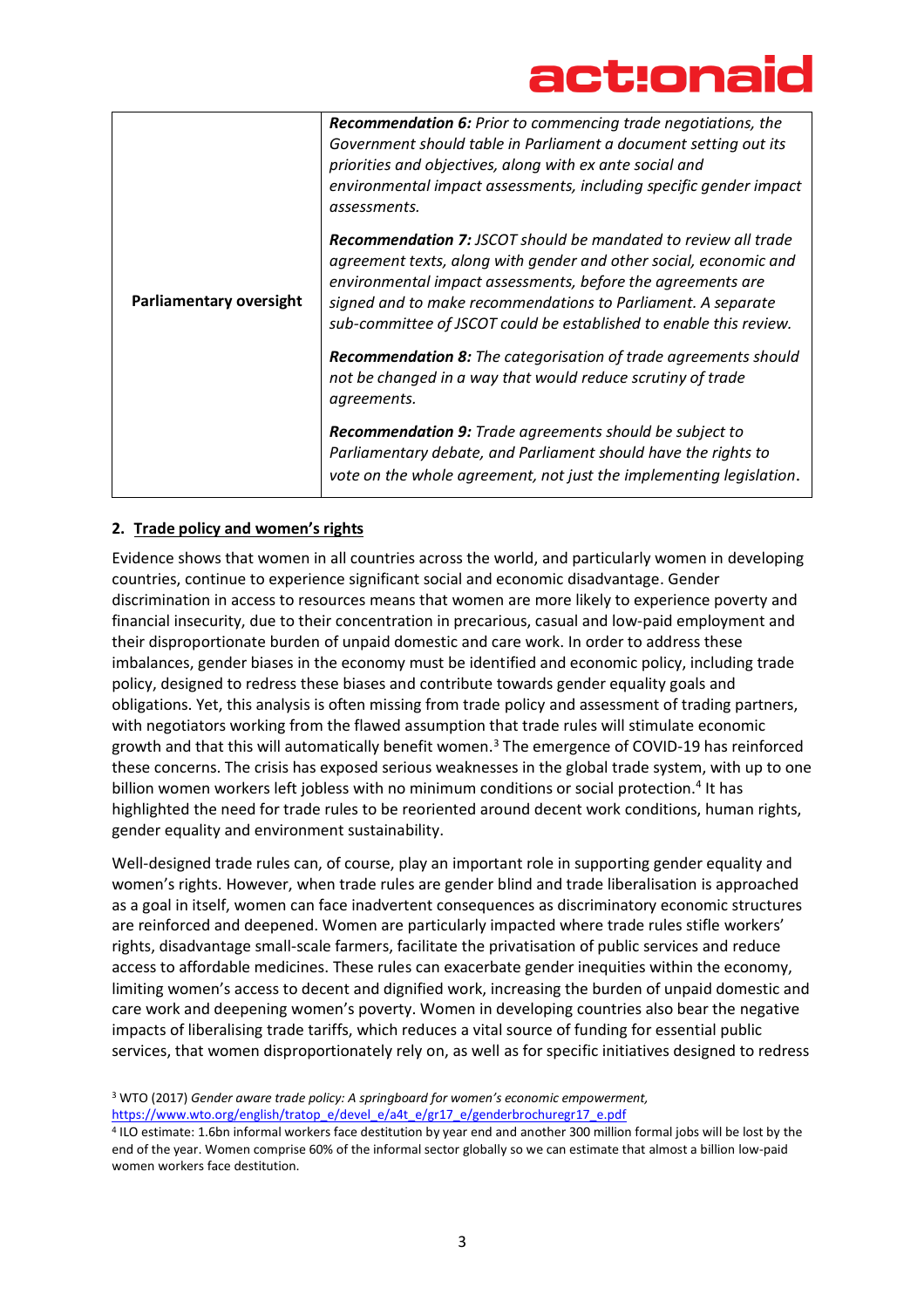gender inequities. The inclusion of investor-state dispute settlement mechanisms in trade agreements can also undermine governments' ability to regulate in the public interest, with flow-on effects for women's rights and gender equality.

To support the development of gender responsive trade agreements the Government should establish a negotiation and ratification procedure that ensures that:

- Trade negotiations are transparent;
- Women, including women-led civil society organisations in Australia and partner countries, are equitably involved in trade policy discussions and negotiations;
- Gender impact assessments, as well as broader social, economic and environmental impact assessments, are conducted and taken into consideration when developing and negotiating trade agreements; and
- Parliamentary and public oversight is guaranteed for all trade agreements.

### **3. Transparency in trade negotiations**

Under current trade negotiation procedures, the Government is not required to release any information publicly during bilateral, regional and plurilateral trade negotiations. This lack of transparency has faced broad public criticism in Australia and internationally. ActionAid has raised these concerns in relation to the Trans-Pacific Partnership (TPP-11)<sup>5</sup> and the Pacific Agreement on Closer Economic Arrangements plus (PACER Plus)<sup>6</sup>, as well the ongoing negotiations for the Regional Comprehensive Economic Partnership (RCEP) Agreement. <sup>7</sup> Reforms have also been recommended by the Productivity Commission<sup>8</sup> and a 2015 Senate Inquiry into the treaty-making process.<sup>9</sup> The direction of travel at the international level is also towards greater transparency. For multilateral negotiations, the WTO now publishes submissions made by member states during negotiations and reports by committee chairs on its website.<sup>10</sup> The EU also releases its negotiating proposals during the negotiations and has committed to releasing the final text before the agreement is signed.<sup>11</sup>

Transparency in policy development processes is a crucial facet of democracy and enables the public to be aware of, feed into, and hold the government to account for the policies it implements. Given the broad implications that trade agreements have across a range of domestic policy areas in Australia and for partner countries it is imperative that trade negotiations have the same level of transparency as domestic policy-making processes. Transparency is particularly important to ensure women have access to trade negotiation documents and trade agreement texts and can provide independent analysis of the gendered impacts. Without this analysis there is an increased risk that

<sup>5</sup> ActionAid (2018) *Submission to the Joint Standing Committee on Treaties Inquiry into the Trans Pacific Partnership Agreement*[, https://www.aph.gov.au/Parliamentary\\_Business/Committees/Joint/Treaties/TPP-11/Submissions](https://www.aph.gov.au/Parliamentary_Business/Committees/Joint/Treaties/TPP-11/Submissions) <sup>6</sup> ActionAid (2018) *Submission to the Joint Standing Committee on Treaties Inquiry into the Pacific Agreement on Closer Economic Arrangements plus*[, https://www.aph.gov.au/Parliamentary\\_Business/Committees/Joint/Treaties/PACERPlus-](https://www.aph.gov.au/Parliamentary_Business/Committees/Joint/Treaties/PACERPlus-Agreement/Submissions)[Agreement/Submissions](https://www.aph.gov.au/Parliamentary_Business/Committees/Joint/Treaties/PACERPlus-Agreement/Submissions)

<sup>&</sup>lt;sup>7</sup> Civil Society open letter demanding the release of the RCEP text (2019) [https://www.bilaterals.org/?open-letter](https://www.bilaterals.org/?open-letter-demanding-the-release)[demanding-the-release](https://www.bilaterals.org/?open-letter-demanding-the-release)

<sup>8</sup> Productivity Commission (2010) *Bilateral and Regional Trade Agreements Final Report*,

https://www.pc.gov.au/inquiries/completed/trade-agreements/report

<sup>9</sup> Senate Standing Committee on Foreign Affairs Defence and Trade (2015) *Blind agreement: reforming Australia's treatymaking process,* 

[https://www.aph.gov.au/Parliamentary\\_Business/Committees/Senate/Foreign\\_Affairs\\_Defence\\_and\\_Trade/Treaty](https://www.aph.gov.au/Parliamentary_Business/Committees/Senate/Foreign_Affairs_Defence_and_Trade/Treaty-making_process/Report)[making\\_process/Report](https://www.aph.gov.au/Parliamentary_Business/Committees/Senate/Foreign_Affairs_Defence_and_Trade/Treaty-making_process/Report)

<sup>&</sup>lt;sup>10</sup> See WTO documents portal at https://docs.wto.org/dol2fe/Pages/FE\_Search/FE\_S\_S001.aspx

<sup>11</sup> European Union (2015) *Trade for all: Towards a more responsible trade and investment policy*.

[http://trade.ec.europa.eu/doclib/docs/2015/october/tradoc\\_153846.pdf](http://trade.ec.europa.eu/doclib/docs/2015/october/tradoc_153846.pdf)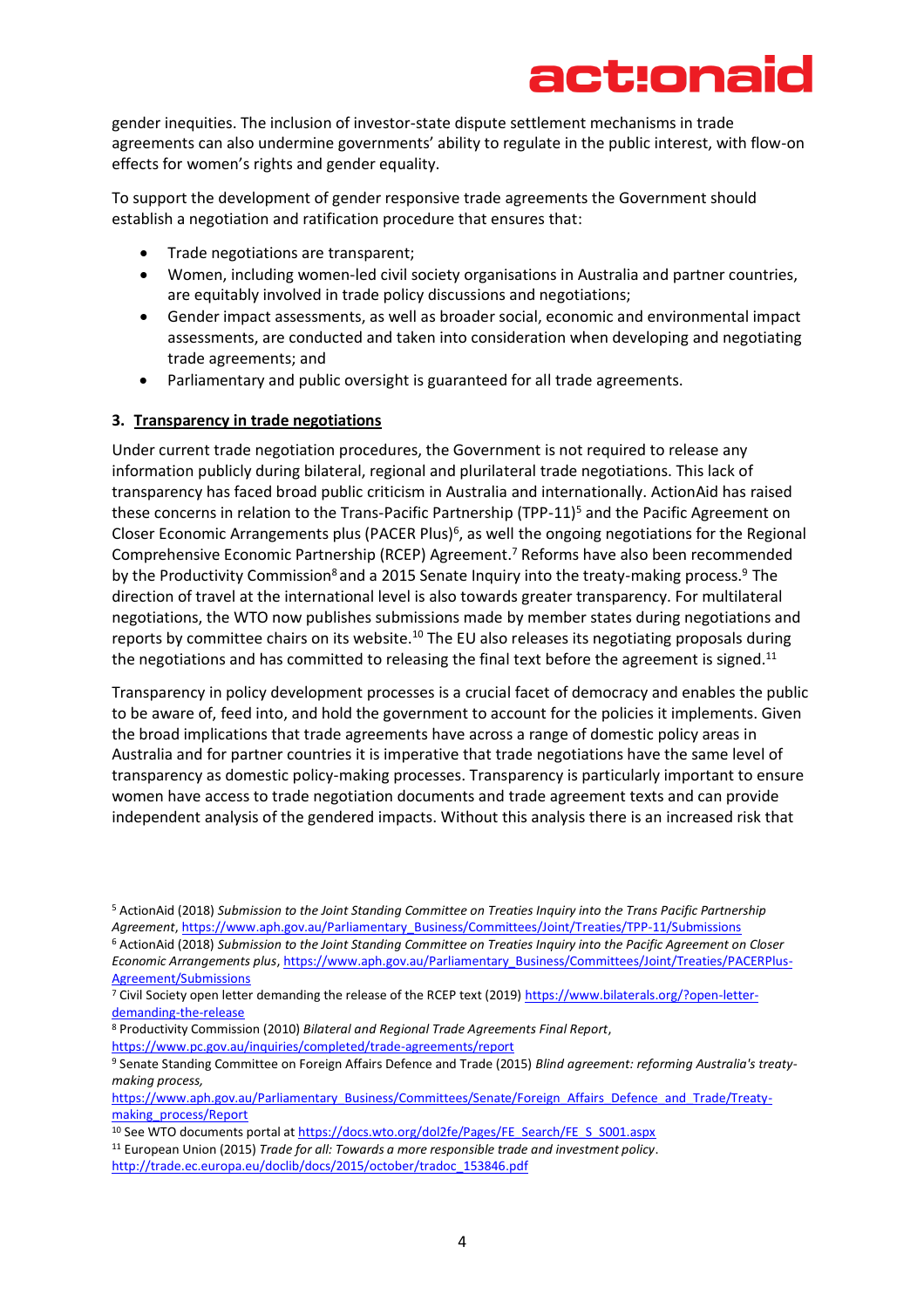### act:ona

women's rights are overlooked, and trade agreements include rules that have negative outcomes for women.

*Recommendation 1: The government should update its procedure for the negotiation and ratification of trade agreements to ensure that:* 

- *i. Australia's negotiation positions are published;*
- *ii. Negotiating texts are published throughout trade negotiations; and*
- *iii. The final text of agreements is published before each agreement is signed.*

### **4. Stakeholder consultation**

A robust procedure for public consultation during trade negotiations is crucial to build public trust in trade agreements and to ensure the social and environmental impacts of trade provisions are considered in trade negotiations. However, it is particularly important to ensure trade policy is open and accountable to women, because women's lower rate of representation in formal government structures, decision-making processes and trade negotiation teams means that they have fewer opportunities to shape trade policy and ensure the gendered impacts of trade rules are identified and taken into consideration. The need for gender analysis to be incorporated into trade policy was reiterated in the Sustainable Development Goals, which urged Governments "to refrain from promulgating and applying any unilateral economic, financial or trade measure not in accordance with international law and the Charter of the UN that impede the full achievement of economic and social development, particularly in developing countries."<sup>12</sup>

The Government's current approach to stakeholder consultation could be more consistent and transparent. Stakeholders do have some ability to provide input to the Department of Foreign Affairs and Trade (DFAT) through written submissions at the commencement of negotiations and, in some cases, through subsequent meetings and public consultations throughout trade negotiations. However, stakeholder input is limited by the lack of access to agreement texts and DFAT not providing information on how this input is taken into consideration during trade negotiations. Further, civil society organisations from partner countries are almost entirely excluded from consultation processes. In trading partner countries this is a missed opportunity to strengthen gender equality in trade agreements, recognising that many countries continue to exercise gender discrimination in employment as identified through the CEDAW reporting processes.

#### **Stakeholder consultation in the Regional Comprehensive Economic Partnership Agreement**

Negotiations for the RCEP Agreement, which Australia is currently negotiating with 14 partner countries across Asia, have been extremely secretive, with stakeholders facing higher levels of exclusion than the widely criticised Trans-Pacific Partnership Agreement. Stakeholder consultations were not held until 2015, three years after negotiations started.<sup>13</sup> Yet, business stakeholders had access to negotiators throughout this period, including through formal presentations at RCEP negotiations.<sup>14</sup>

Even after civil society consultations commenced, stakeholder input has continued to be impeded by the lack of access to negotiation texts and the structure of consultation sessions. At the Melbourne round of negotiations in June 2019, stakeholders, including ActionAid Australia, were only given five minutes to present at the consultation and there was no opportunity for discussion

<sup>12</sup> United Nations (2015) *The 2030 Agenda for Sustainable Development*, A/RES/70/1, [paragraph 30], [https://sustainabledevelopment.un.org/content/documents/21252030%20Agenda%20for%20Sustainable%20Developmen](https://sustainabledevelopment.un.org/content/documents/21252030%20Agenda%20for%20Sustainable%20Development%20web.pdf) [t%20web.pdf](https://sustainabledevelopment.un.org/content/documents/21252030%20Agenda%20for%20Sustainable%20Development%20web.pdf)

<sup>13</sup> Friends of the Earth International, Transnational Institute, Indonesia for Global Justice, Focus on the Global South, and Paung Ku (2018) *RCEP: A Secret Deal*[, https://www.tni.org/files/publication-downloads/foe-rcep-secret-deal-2-web.pdf](https://www.tni.org/files/publication-downloads/foe-rcep-secret-deal-2-web.pdf) <sup>14</sup> Ibid, p. 14.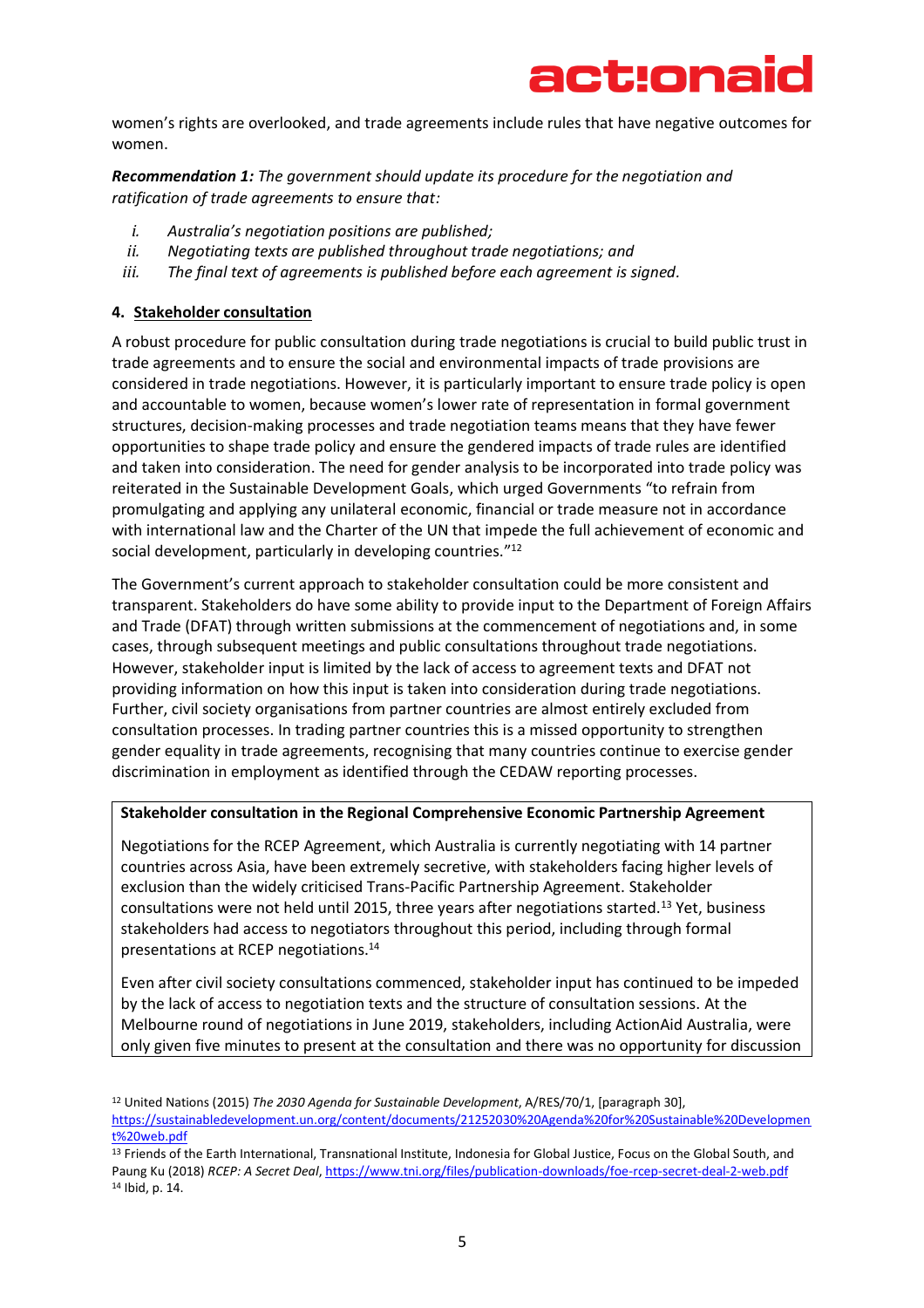with negotiators. It remains unclear if and how this evidence has been taken on board by negotiators and incorporated into negotiation texts. 15

Despite frequent calls for the negotiating texts to be released throughout the negotiations, and a letter signed by 94 civil society organisations calling for the release of the final agreement text<sup>16</sup> after Governments announced the conclusion of text-based negotiations on 4 November 2019<sup>17</sup>, the text remains secret and will not be released until after the planned signing in November 2020.

ActionAid notes the announcement by the Minister for Trade, Tourism and Investment on 17 June 2020 that the Government had established a Ministerial Advisory Committee (MAC) to enhance transparency in free trade agreements. Despite the assertion that the MAC "brings together a broad cross-section of business, industry and community representatives<sup>"18</sup> the 20-member committee<sup>19</sup> includes only one union and one consumer organisation representative, and one stakeholder representing Aboriginal and Torres Strait Islander businesses. Notably, the Australian Fair Trade and Investment Network, of which ActionAid is a member, is not represented on the MAC. The MAC also lacks a gender balance, with 12 male representatives and only 8 women. There is no representation from women's rights organisations on the committee. ActionAid is concerned that rather than increasing transparency in trade agreements, this committee will further entrench the imbalance between consultation with business verses civil society stakeholders. We are calling on the Government to address this imbalance by increasing civil society representation on the committee, including by ensuring representation from a gender specialist or women's rights organisation.

The Government should address broader concerns with stakeholder consultations by establishing a clear procedure that mandates that consultations are conducted regularly throughout negotiations; provides opportunities for all stakeholders to input equally into trade agreements, including women's rights organisations from partner countries; and ensures that stakeholder consultation reports are published and detail how evidence is taken into consideration in trade negotiations.

*Recommendation 2: The Government should facilitate mandatory public consultations prior to the commencement of trade negotiations and regular consultations throughout trade negotiations. The Government should use these consultations to show leadership in women's rights by providing opportunities for input from women's rights organisations and other civil society groups in partner countries.*

*Recommendation 3: The Government should publish consultation reports prior to initiating trade negotiations; and as consultations are conducted throughout trade negotiations. Reports should detail how evidence is taken into consideration in trade negotiations.* 

[https://parlinfo.aph.gov.au/parlInfo/search/display/display.w3p;db=COMMITTEES;id=committees%2Fcommjnt%2Fcacb4d](https://parlinfo.aph.gov.au/parlInfo/search/display/display.w3p;db=COMMITTEES;id=committees%2Fcommjnt%2Fcacb4d67-172f-4092-8083-35680f552cde%2F0005;query=Id%3A%22committees%2Fcommjnt%2Fcacb4d67-172f-4092-8083-35680f552cde%2F0000%22) [67-172f-4092-8083-35680f552cde%2F0005;query=Id%3A%22committees%2Fcommjnt%2Fcacb4d67-172f-4092-8083-](https://parlinfo.aph.gov.au/parlInfo/search/display/display.w3p;db=COMMITTEES;id=committees%2Fcommjnt%2Fcacb4d67-172f-4092-8083-35680f552cde%2F0005;query=Id%3A%22committees%2Fcommjnt%2Fcacb4d67-172f-4092-8083-35680f552cde%2F0000%22) [35680f552cde%2F0000%22](https://parlinfo.aph.gov.au/parlInfo/search/display/display.w3p;db=COMMITTEES;id=committees%2Fcommjnt%2Fcacb4d67-172f-4092-8083-35680f552cde%2F0005;query=Id%3A%22committees%2Fcommjnt%2Fcacb4d67-172f-4092-8083-35680f552cde%2F0000%22)

<sup>17</sup> ASEAN (2019) *Joint leaders' statement on the Regional Comprehensive Economic Partnership (RCEP)*,

[https://www.asean2019.go.th/en/news/joint-leaders-statement-on-the-regional-comprehensive-economic-partnership](https://www.asean2019.go.th/en/news/joint-leaders-statement-on-the-regional-comprehensive-economic-partnership-rcep/)[rcep/](https://www.asean2019.go.th/en/news/joint-leaders-statement-on-the-regional-comprehensive-economic-partnership-rcep/)

<sup>18</sup> Birmingham, S (2020) *Media Release: Enhanced transparency for free trade agreement negotiations*, [https://www.trademinister.gov.au/minister/simon-birmingham/media-release/enhanced-transparency-free-trade](https://www.trademinister.gov.au/minister/simon-birmingham/media-release/enhanced-transparency-free-trade-agreement-negotiations)[agreement-negotiations](https://www.trademinister.gov.au/minister/simon-birmingham/media-release/enhanced-transparency-free-trade-agreement-negotiations)

<sup>15</sup> See evidence given by the Australian Council of Trade Unions and Electrical Trades Union of Australia to the JSCOT inquiry into the Indonesia-Australia Comprehensive Economic Partnership Agreement and the Australia-Hong Kong Free Trade Agreement on 27 August 2019,

<sup>16</sup> Open letter demanding the release of the RCEP text (2019) [https://www.bilaterals.org/?open-letter-demanding-the](https://www.bilaterals.org/?open-letter-demanding-the-release)[release](https://www.bilaterals.org/?open-letter-demanding-the-release)

<sup>&</sup>lt;sup>19</sup> The committee includes 18 non-government stakeholders as well as the Federal Minister for Trade, Tourism and Investment and the Minister Assisting the Minister for Trade and Investment.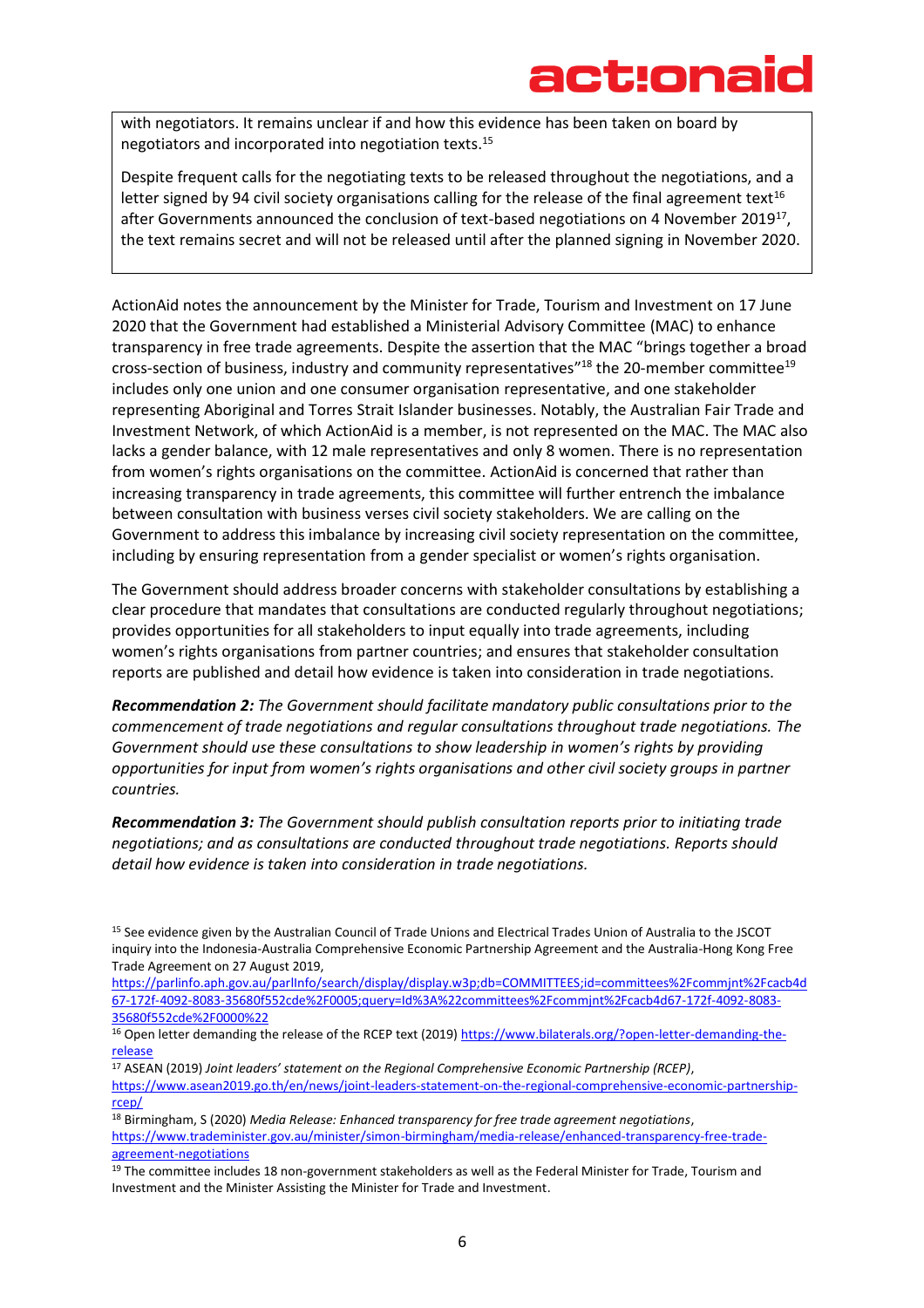

*Recommendation 4: The Government should increase civil society representation on the Ministerial Advisory Committee for Free Trade Agreements, including reserving space for gender expertise.*

### **5. Independent gender impact assessments**

Currently independent impact assessments are not conducted for Australian trade agreements, meaning that the social, environmental and economic impacts of agreements are not independently assessed. DFAT conducts a National Interest Analysis (NIA) for each agreement, however this is not independent and invariably reflects favourably on agreements without providing a genuine analysis of their potential costs and benefits. It is crucial that independent and comprehensive gender impact assessments (GIAs) are conducted for all trade agreements in order to determine the gendered impacts of trade rules and to identify how these rules may impact on Australia's international women's rights obligations. The United Nations Conference on Trade and Development has developed a set of tools to support governments to design gender-aware impact assessments.<sup>20</sup> GIAs should be conducted as a part of the broader assessment of the social and environmental impacts of trade agreements and it is crucial that these findings are released publicly and acted upon so that final agreements are designed to have the best possible outcomes for gender equality in Australia and partner countries.

JSCOT recognised the importance of impact assessments in its report on the PACER Plus trade agreement, recommending that "part of the development assistance allocated to implementing PACER Plus be specifically used to monitor the revenue of Pacific Island Governments, the public health, and gender equality impact of the Agreement."<sup>21</sup>

*Recommendation 5: The Government should commit to complete independent ex ante and ex post gender impact assessments (GIAs), along with broader social, economic and environmental impact assessments, for all trade agreements in order to identify and respond to any potential negative impacts on women's rights and gender equality.*

- *i. GIAs should be conducted prior to the commencement of trade negotiations in order to inform the scope of negotiations. A second impact assessment should be completed before trade agreements are signed in order to identify any likely impacts and to provide opportunities for renegotiation. Ex post assessments should be conducted once a deal is implemented so that actual impacts can be identified and redressed.*
- *ii. GIA findings must be taken into account and trade provisions that are found to negatively impact women must be mitigated or removed from the agreement.*

#### **6. Parliamentary oversight**

Trade agreements are increasingly encroaching on domestic policy space, with trade rules impacting on a wide range of policy issues that should be decided by Parliament, such as health and environmental standards, and the management of public services. In order to uphold democratic standards, it is critical that Parliament is given a more active role in the development and ratification of trade agreements. This should include greater oversight by Parliament and an expanded role for JSCOT in the review of trade agreements. It is important that the categorisation of trade agreements is not reformed in a way that would reduce scrutiny of trade agreements.<sup>22</sup>

<sup>20</sup> UNCTAD (2016) *Implementing gender-aware ex ante evaluations to maximise the benefits of trade reforms for women*, Policy brief no. 51, http://unctad.org/ en/PublicationsLibrary/presspb2016d7\_en.pdf Accessed 28/06/18 <sup>21</sup> Joint Standing Committee on Treaties (2018) *Report 179*,

[https://www.aph.gov.au/Parliamentary\\_Business/Committees/Joint/Treaties/PACERPlus-Agreement/Report\\_179](https://www.aph.gov.au/Parliamentary_Business/Committees/Joint/Treaties/PACERPlus-Agreement/Report_179) <sup>22</sup> See AFTINET submission to this inquiry for more information.